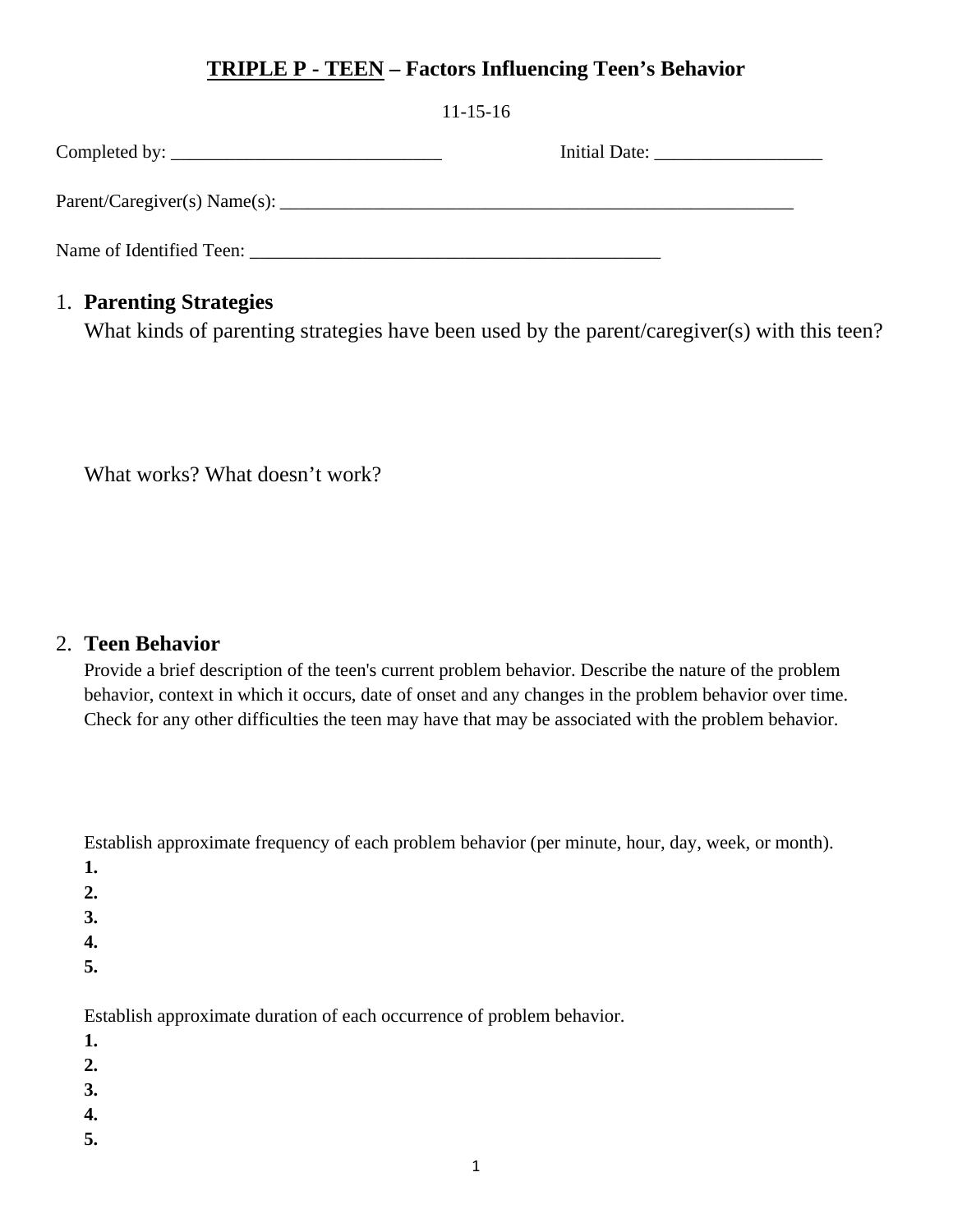#### **Parenting strategies**

Note the kinds of parenting strategies used by the parent/s to deal with the problem behavior (How do the parent/caregiver(s) usually respond to the problem behavior? What works? What does not work?). If a parent/caregiver(s) reports a specific strategy does not work, clarify exactly how they implement the strategy and in what circumstances.

#### **Previous history of psychological help**

Note any previous help sought from other professional services for the teen's behavior or adjustment (What kind of help was sought: Who was seen? How frequently? What was advised? What was the outcome?).

#### 3. **Trauma History**

One of the factors that influences a teen's behavior is any trauma your teen has experienced. Even trauma from a long time ago can still be influencing your teen's behavior today.

Trauma is a word to describe a scary experience that your teen may have gone through in his/her life. This scary experience could have made your teen feel scared, overwhelmed, anxious, depressed, confused, unmotivated, or even helpless. Each teen is unique and can react differently than another teen to the same traumatic experience. It can also have a negative impact on your teen's behavior.

Can you think of a time when your teen had an experience that may have been traumatic to him/her?

|                  | NAME OF SCHOOL | <b>LOCATION</b> | <b>DATES</b> | Academic<br>Performance |
|------------------|----------------|-----------------|--------------|-------------------------|
| Primary          |                |                 |              |                         |
|                  |                |                 |              |                         |
|                  |                |                 |              |                         |
| Middle<br>School |                |                 |              |                         |
|                  |                |                 |              |                         |
| High<br>School   |                |                 |              |                         |
|                  |                |                 |              |                         |
|                  |                |                 |              |                         |

## 4. **Educational History**

How well does the teen adjust to school situations? (Circle one)

| Poorly | Fairly well |  |
|--------|-------------|--|
|--------|-------------|--|

Poorly Fairly well Well Excellent